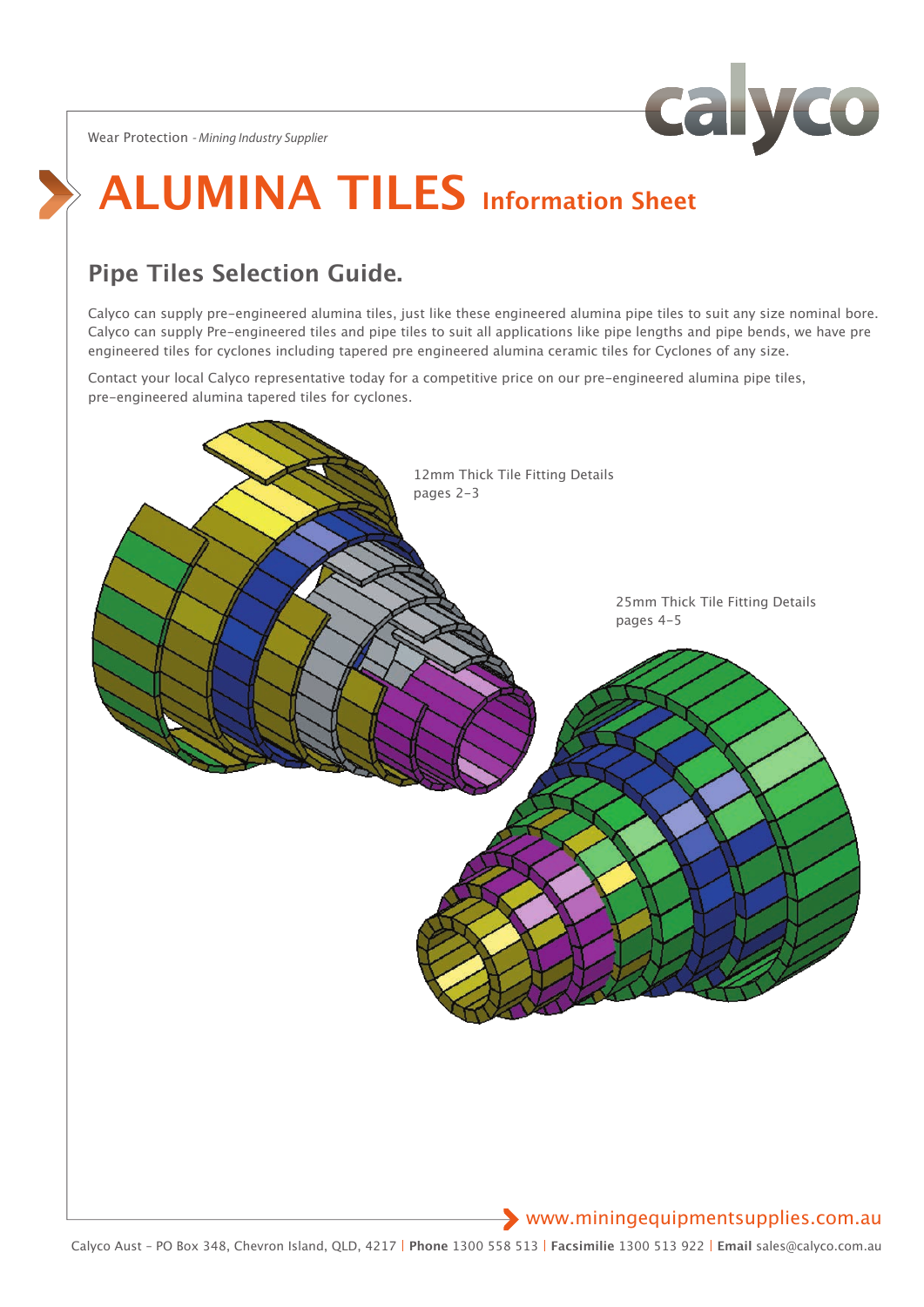

Wear Protection *- Mining Industry Supplier*



#### 212m THICK TILE FITTING DETAILS

| PIPE SIZE |               |               |               |               | 35x31 - LG 150 42x39 - LG 150 47x45 - LG 150 50x50 - LG 150 53x50 - LG 150 |
|-----------|---------------|---------------|---------------|---------------|----------------------------------------------------------------------------|
| 200NB     | <b>18 OFF</b> |               |               |               |                                                                            |
| 250NB     | 23 OFF        |               |               |               |                                                                            |
| 250NB     |               | <b>18 OFF</b> |               |               |                                                                            |
| 300NB     |               | <b>22 OFF</b> |               |               |                                                                            |
| 300NB     |               |               |               |               | <b>18 OFF</b>                                                              |
| 350NB     |               | 25 OFF        |               |               |                                                                            |
| 400NB     |               | 29 OFF        |               |               |                                                                            |
| 400NB     |               |               |               |               | 23 OFF                                                                     |
| 450NB     |               |               | <b>29 OFF</b> |               |                                                                            |
| 500NB     |               |               |               |               | <b>29 OFF</b>                                                              |
| 600NB     |               |               |               |               | 35 OFF                                                                     |
| 600NB     |               |               |               | <b>18 OFF</b> | 18 OFF                                                                     |

NOTE; THIS IS A GUIDE ONLY, TILE SIZES AND QUANTITIES MAY VARRY ON PIPE DIAMETERS. ALL ANALYSIS ON THIS GUIDE IS FOR STANDARD WEIGHT NOMINAL WALL THICKNESS PIPES.

www.miningequipmentsupplies.com.au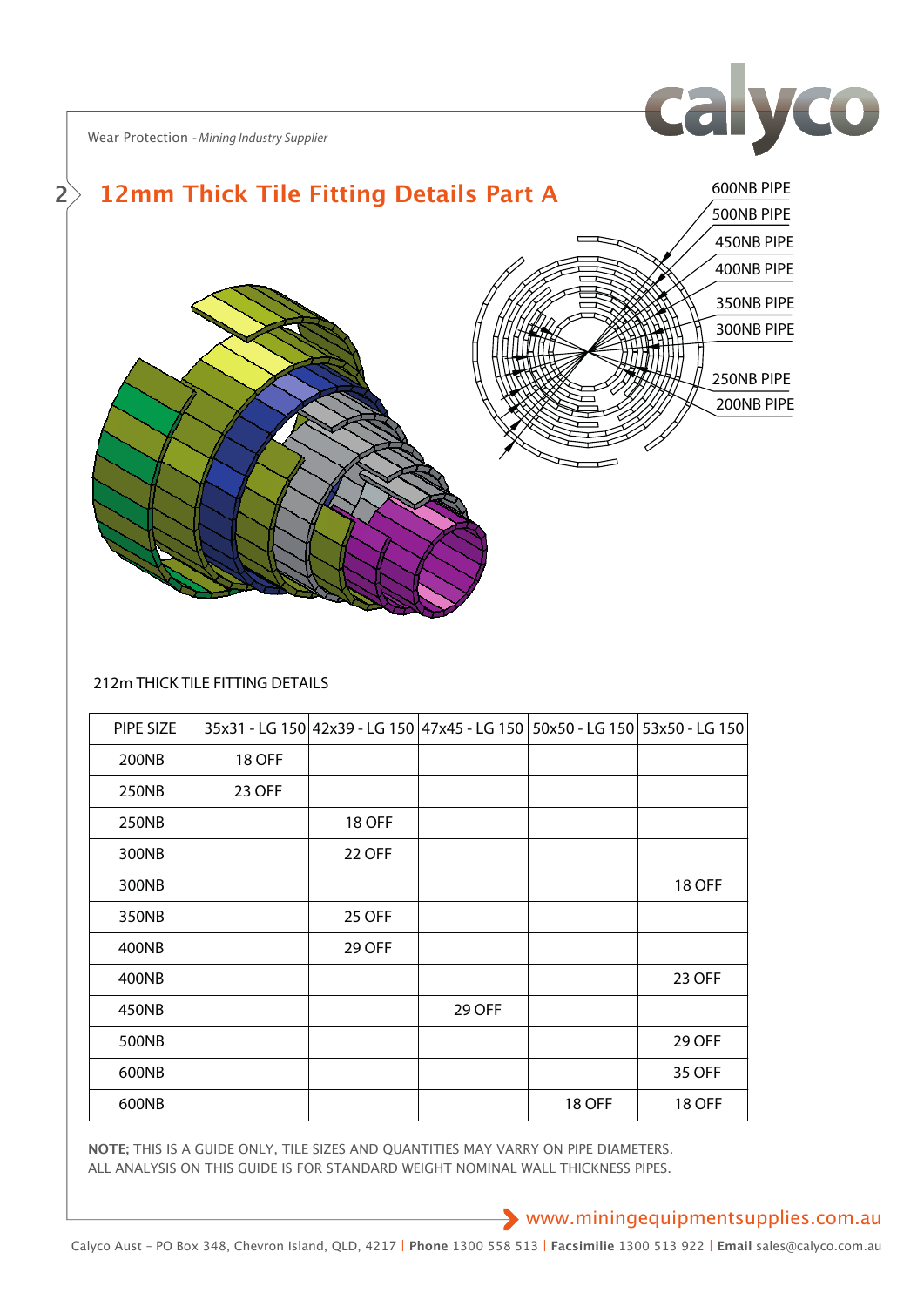calyco

Wear Protection *- Mining Industry Supplier*

#### **12mm Thick Tile Fitting Details part B**



WEIGHT KG





REF No DESCRIPTION CKD BY DATE E-MAIL sales@calyco.com.au ALL ANALYSIS ON THIS GUIDE IS FOR STANDARD WEIGHT NOMINAL WALL THICKNESS PIPES. **NOTE;** THIS IS A GUIDE ONLY, TILE SIZES AND QUANTITIES MAY VARRY ON PIPE DIAMETERS. REF No DESCRIPTION CKD BY DATE E-MAIL sales@calyco.com.au

X X X X

## www.miningequipmentsupplies.com.au

Calyco Aust – PO Box 348, Chevron Island, QLD, 4217 | **Phone** 1300 558 513 | **Facsimilie** 1300 513 922 | **Email** sales@calyco.com.au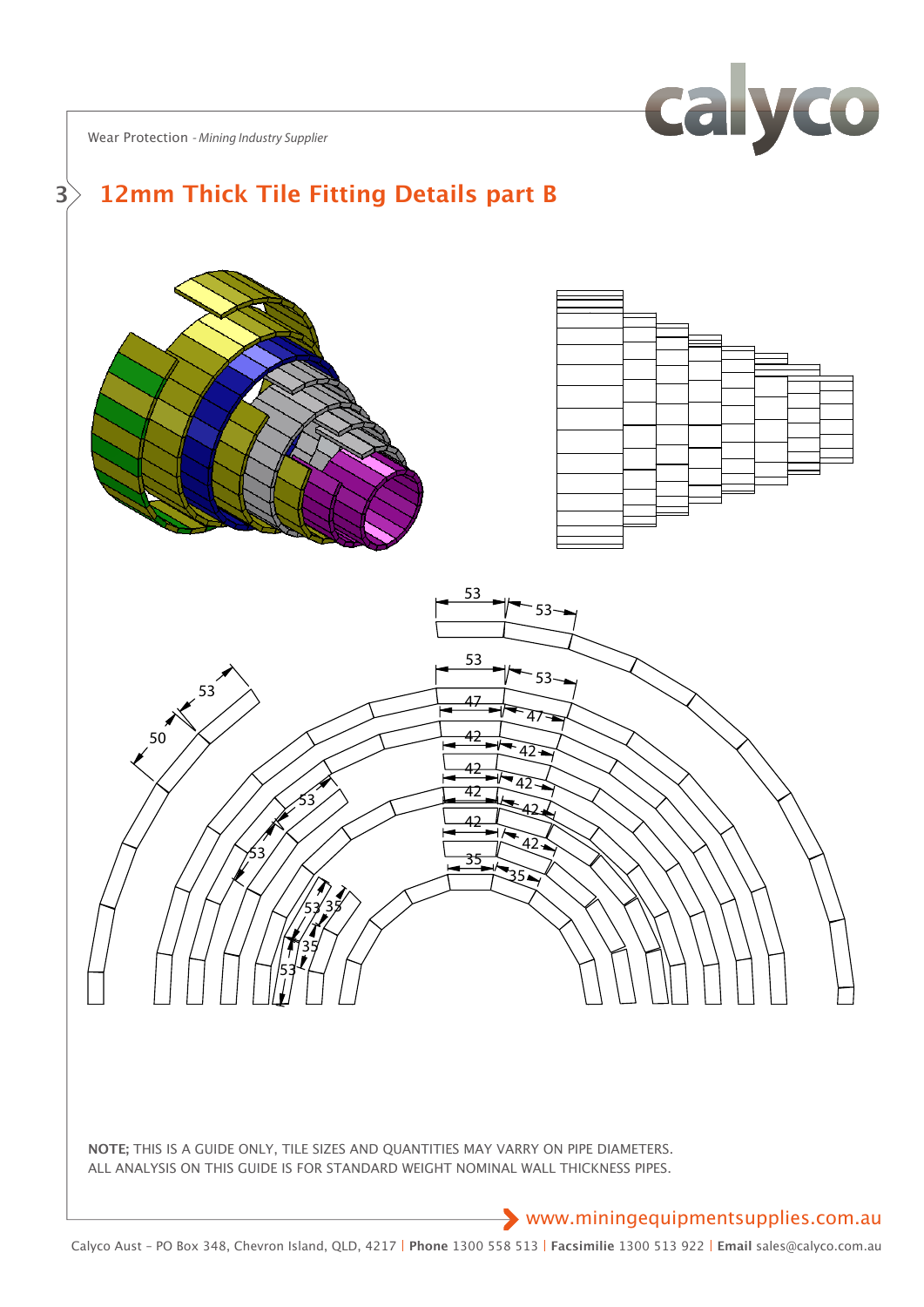

Wear Protection *- Mining Industry Supplier*

#### **25mm Thick Tile Fitting Details Part A 4**



### 25mm THICK TILE FITTING DETAILS

| PIPE SIZE |               |               | 35x27 - LG 150 42x36 - LG 150 47x43 - LG 150 53x47 - LG 150 |               |
|-----------|---------------|---------------|-------------------------------------------------------------|---------------|
| 200NB     | <b>18 OFF</b> |               |                                                             |               |
| 250NB     | <b>10 OFF</b> | <b>10 OFF</b> |                                                             |               |
| 300NB     |               | <b>22 OFF</b> |                                                             |               |
| 350NB     | <b>12 OFF</b> |               |                                                             | <b>12 OFF</b> |
| 400NB     |               |               |                                                             | <b>22 OFF</b> |
| 450NB     |               |               | 29 OFF                                                      |               |
| 500NB     |               |               | <b>15 OFF</b>                                               | <b>15 OFF</b> |
| 600NB     |               |               |                                                             | 36 OFF        |

ALL ANALYSIS ON THIS GUIDE IS FOR STANDARD WEIGHT NOMINAL WALL THICKNESS PIPES. **NOTE;** THIS IS A GUIDE ONLY, TILE SIZES AND QUANTITIES MAY VARRY ON PIPE DIAMETERS.

PART No/

www.miningequipmentsupplies.com.au ALL ANALYSIS ON THIS GUIDE IS  $\mathbb{R}^n$